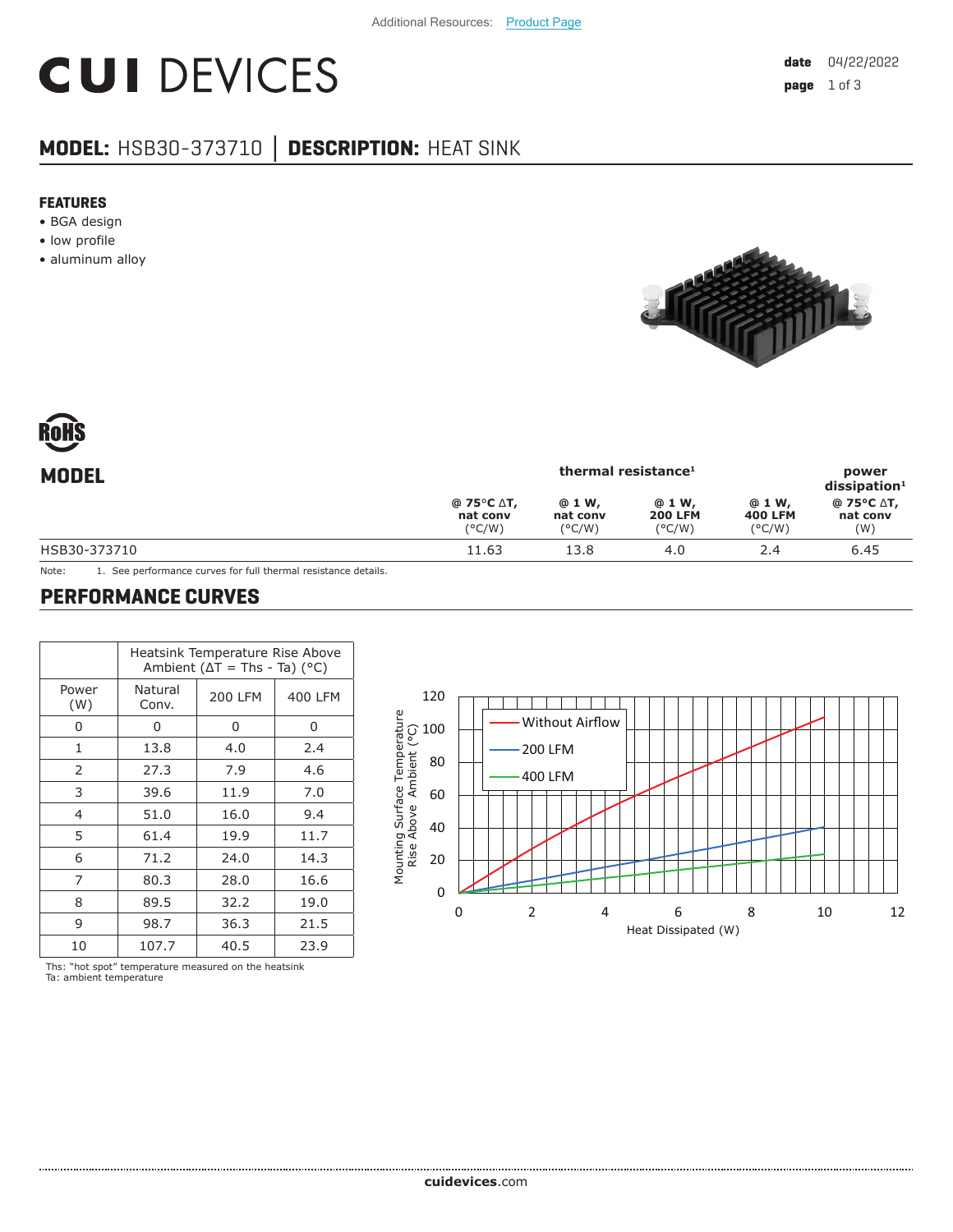#### **MECHANICAL DRAWING**

units: mm tolerance:  $\pm 0.5$  mm

| MATFRIAI      | AL 6063-T5                  |
|---------------|-----------------------------|
| <b>FINISH</b> | black anodized              |
| PUSH PIN      | PA66                        |
| <b>SPRING</b> | spring steel, nickel plated |
| WEIGHT        | 20.8 <sub>q</sub>           |